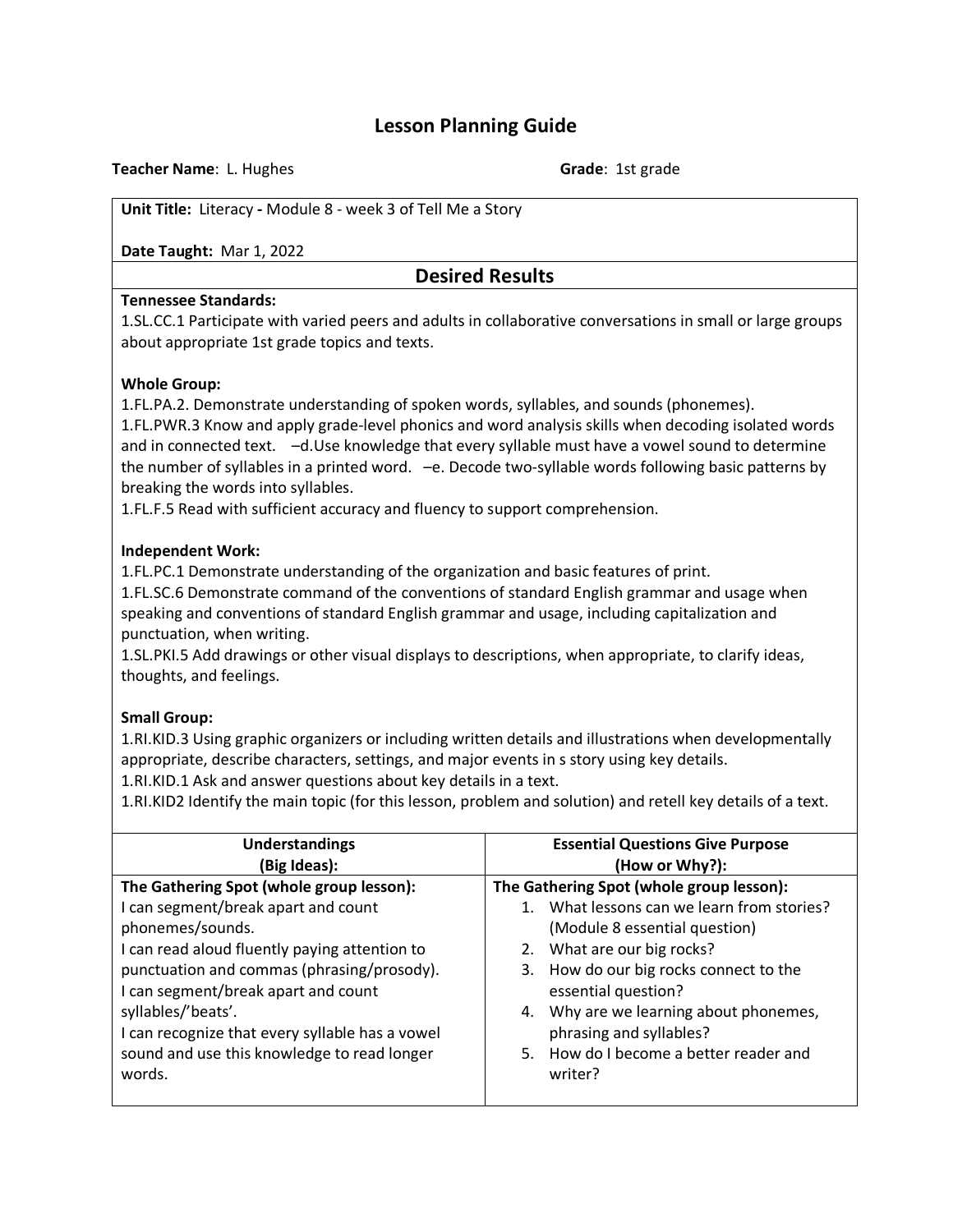| Solo Hero Work (independent work at desk):                                 | 6. Why am I learning about problem and                                         |
|----------------------------------------------------------------------------|--------------------------------------------------------------------------------|
| I can work independently and use strategies to                             | solution?                                                                      |
| complete my work.                                                          | 7. Why do I need to make sure I write 5 star                                   |
| I can read and illustrate words with an 'ar.' (an 'r'                      | sentences?                                                                     |
| controlled vowel)                                                          | How will practicing my spelling pattern<br>8.                                  |
| I can write 5 star sentences.                                              | help me?                                                                       |
| <b>Book Clubs (small, reading groups):</b>                                 |                                                                                |
| I can make connections between a book, story                               |                                                                                |
| web, and b, m, e graphic organizer.                                        |                                                                                |
| I can identify the problem and solution in a story.                        |                                                                                |
| I can ask and answer questions about the key                               |                                                                                |
| details in a text.                                                         |                                                                                |
|                                                                            | Know/Vocabulary                                                                |
|                                                                            | (Definitions, Facts, Names, Dates, Academic Vocabulary, Procedural Knowledge): |
| Learner's vocabulary:                                                      | <b>Words to know:</b>                                                          |
| <b>Gathering Spot:</b>                                                     | high-frequency words of the week (reviewed at                                  |
| segment phonemes (break apart words into                                   | IA's small group time) - brown, car, far, few,                                 |
| individual sounds)                                                         | funny, hard, myself, new, old, once, right, thank,                             |
| count phonemes (count individual sounds in<br>words)                       | words                                                                          |
| count syllables (listen for and count 'beats' in                           | 'ar' spelling words ('r' controlled vowels) - these                            |
| words)                                                                     | words have been sorted earlier in the week and                                 |
| punctuation                                                                | are located in spelling notebooks for the student                              |
| phrasing (using/heeding punctuation and commas                             | to use for the independent work of the day.                                    |
| to help us become better readers)                                          | farm, arm, yard, art, har, bar, barn, bark, card, yarn                         |
| Big Rocks (Leader In Me curriculum)                                        |                                                                                |
| Choral reading (connected to the mindset of                                | <b>Procedural Knowledge:</b>                                                   |
| 'belonging' from our literacy curriculum)                                  | Students answer in whole group by showing a                                    |
| Solo Hero:                                                                 | thumb in front of chest instead of waving a raised                             |
| 'ar' spelling words, 'r' controlled vowel words<br>illustrate/illustration | hand.                                                                          |
| 5 Star Sentences (neat handwriting, begins with                            | Solo Hero work is to be completed by one's self. If                            |
| capital letter, finger spaces, ends with correct                           | there is help needed, then they are to get support                             |
| punctuation, complete thoughts)                                            | from a friend. Restrooms, extra pencils or other                               |
| 'Golden Bow' (time with the teacher is a gift - do                         | materials needed during this time are fully                                    |
| not disturb unless it's an emergency)                                      | accessible for the student to be independent. The                              |
| <b>Book Clubs:</b>                                                         | routines, procedures and expectations are well                                 |
| story web                                                                  | established and revisited as necessary.                                        |
| beginning, middle, end                                                     |                                                                                |
| problem/solution                                                           | 'Golden Bow' on the teachers' tables during small                              |
| when & where (setting), who (characters), what                             | group time indicate 'Do not disturb'book clubs                                 |
| (significant events) - narrative elements                                  | are a special time for the students at the teachers                            |
|                                                                            | tables, a gift! Please, do not take their gift away!                           |
|                                                                            |                                                                                |
|                                                                            |                                                                                |

# **Assessment Evidence**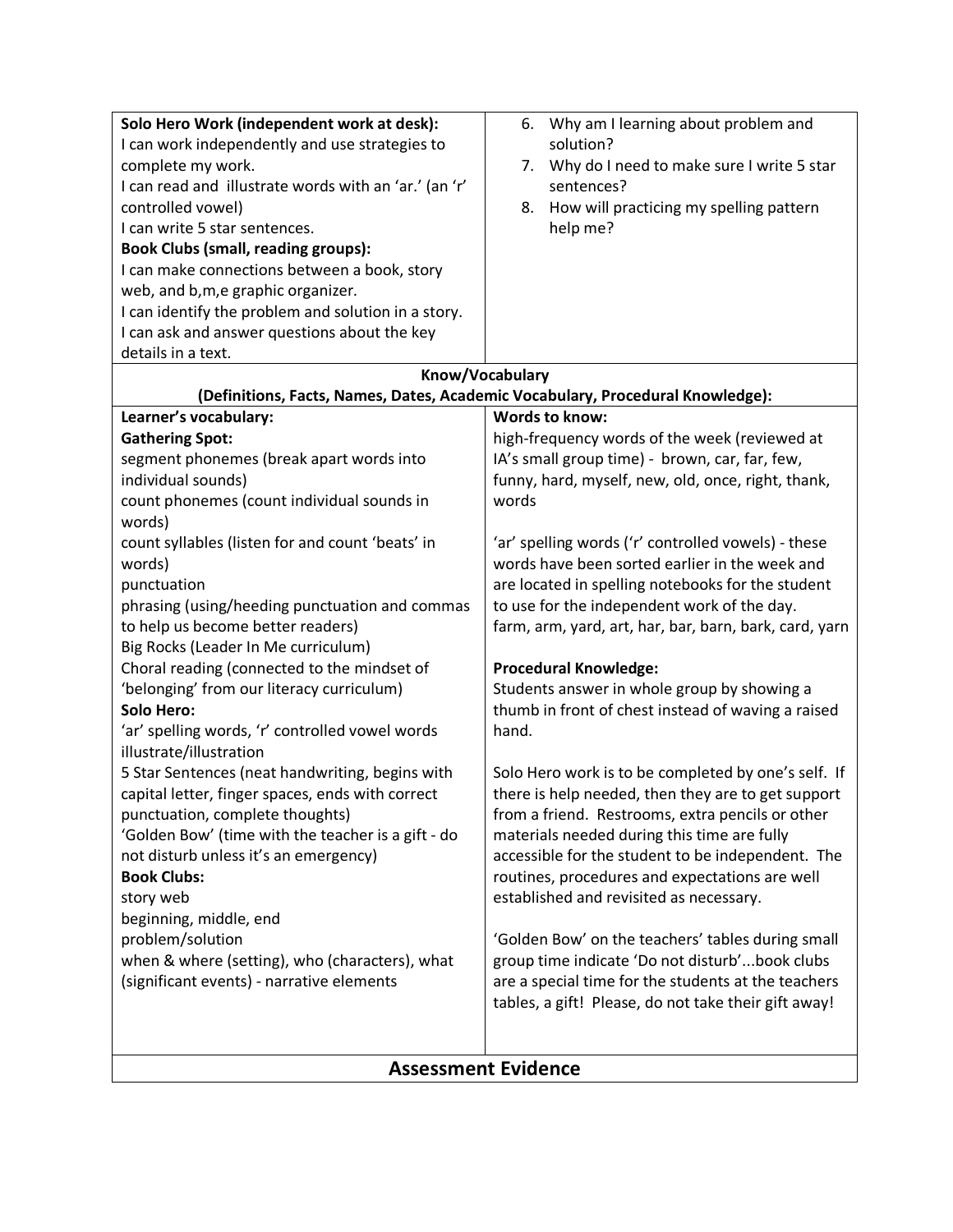| יומכחככ נחמנ אחר אכ כטווכנוכמ נט מכנכרווווווכ אחוכנווכר טר חטנ נחכ מחמכו אנומוואווואט חמיכ אככה<br>developed, the knowledge and skill attained, and the state standard met) |                                                                                                                                                                                                                                                                                        |                                                                                                                                                                                                                                                                   |
|-----------------------------------------------------------------------------------------------------------------------------------------------------------------------------|----------------------------------------------------------------------------------------------------------------------------------------------------------------------------------------------------------------------------------------------------------------------------------------|-------------------------------------------------------------------------------------------------------------------------------------------------------------------------------------------------------------------------------------------------------------------|
| <b>Pre-Assessments</b>                                                                                                                                                      | <b>Formative Assessments:</b>                                                                                                                                                                                                                                                          | <b>Summative Assessments:</b>                                                                                                                                                                                                                                     |
| Pre-assessments:<br>-Writing Assessment<br>-DRA<br>-Easy CBM (letter sounds, word<br>reading, passage reading)<br>-High-frequency word checklist<br>-In-class observations  | I will assess the students at each<br>lesson by observing:<br>-paticipation<br>-problem solving/resilience<br>when a mistake is made<br>-how much support is needed<br>-what kind of support is needed                                                                                 | -DRA<br>-Easy CBM (letter sounds, word<br>reading, passage reading)                                                                                                                                                                                               |
|                                                                                                                                                                             | Also<br>-Exit ticket for counting 2 syllable<br>words (checklist)<br>-Student work (story web and B,<br>M, E graphic organizer writing)<br>-Writing Assessment (partially<br>summative)<br>-Student work (illustrating<br>spelling words; using spelling<br>words in 5 star sentences) | *I discuss student performance<br>and progress with students'<br>parents, my IA (instructional<br>assistant) and SPED support<br>person in a productive, solutions<br>oriented way. Communication<br>with these key people supports<br>students more effectively. |
| <b>Learning Activities</b>                                                                                                                                                  |                                                                                                                                                                                                                                                                                        |                                                                                                                                                                                                                                                                   |
| <b>Materials</b>                                                                                                                                                            |                                                                                                                                                                                                                                                                                        |                                                                                                                                                                                                                                                                   |
| <b>Print and Manipulatives:</b><br><b>Multimedia. Electronic. and Internet Resources:</b>                                                                                   |                                                                                                                                                                                                                                                                                        |                                                                                                                                                                                                                                                                   |

| (Evidence that will be collected to determine whether or not the understandings have been |
|-------------------------------------------------------------------------------------------|
| developed, the knowledge and skill attained, and the state standard met)                  |

| <b>Materials</b>                                     |                                                        |  |
|------------------------------------------------------|--------------------------------------------------------|--|
| <b>Print and Manipulatives:</b>                      | <b>Multimedia, Electronic, and Internet Resources:</b> |  |
| -word lists from teacher manual for phoneme          | -Interactive TV                                        |  |
| counting and syllable work (HMH Teacher's manual)    | -Online curriculum resources (StartRight reader        |  |
| -The Red Knit Cap Girl and the Reading Tree, by      | #4; story on pg. 173; Big Red Barn)                    |  |
| Naoko Stoop                                          |                                                        |  |
| -Story web                                           |                                                        |  |
| -B, M, E graphic organizer                           |                                                        |  |
| -Spelling word illustration and sentence writing pg. |                                                        |  |
| -Other supports for differentiation (listed below in |                                                        |  |
| differentiation section)                             |                                                        |  |
|                                                      |                                                        |  |

**Planned Learning Activities/Experiences/Reflection:**

\*TTW=the teacher will; TSW=the students will

## **The Gathering Spot (Whole Group):**

TTW begin by framing the learning to give purpose and motivate students. "Why are we learning…? What are our big rocks for our morning time together? How will being a better reader help us as adults, in our futures?" TSW interact and answer.

Word work and phonics practice…

#### **Phonemes:**

TTW remind students that they know how to segment, break apart, words into their individual sounds. TTW give an example, "Listen as I do the first one: past. The sounds in past are /p/ /a/ /s/ /t/. Now it's your turn." TSW complete a few words and then TTW add a step of counting the phonemes. TTW ask,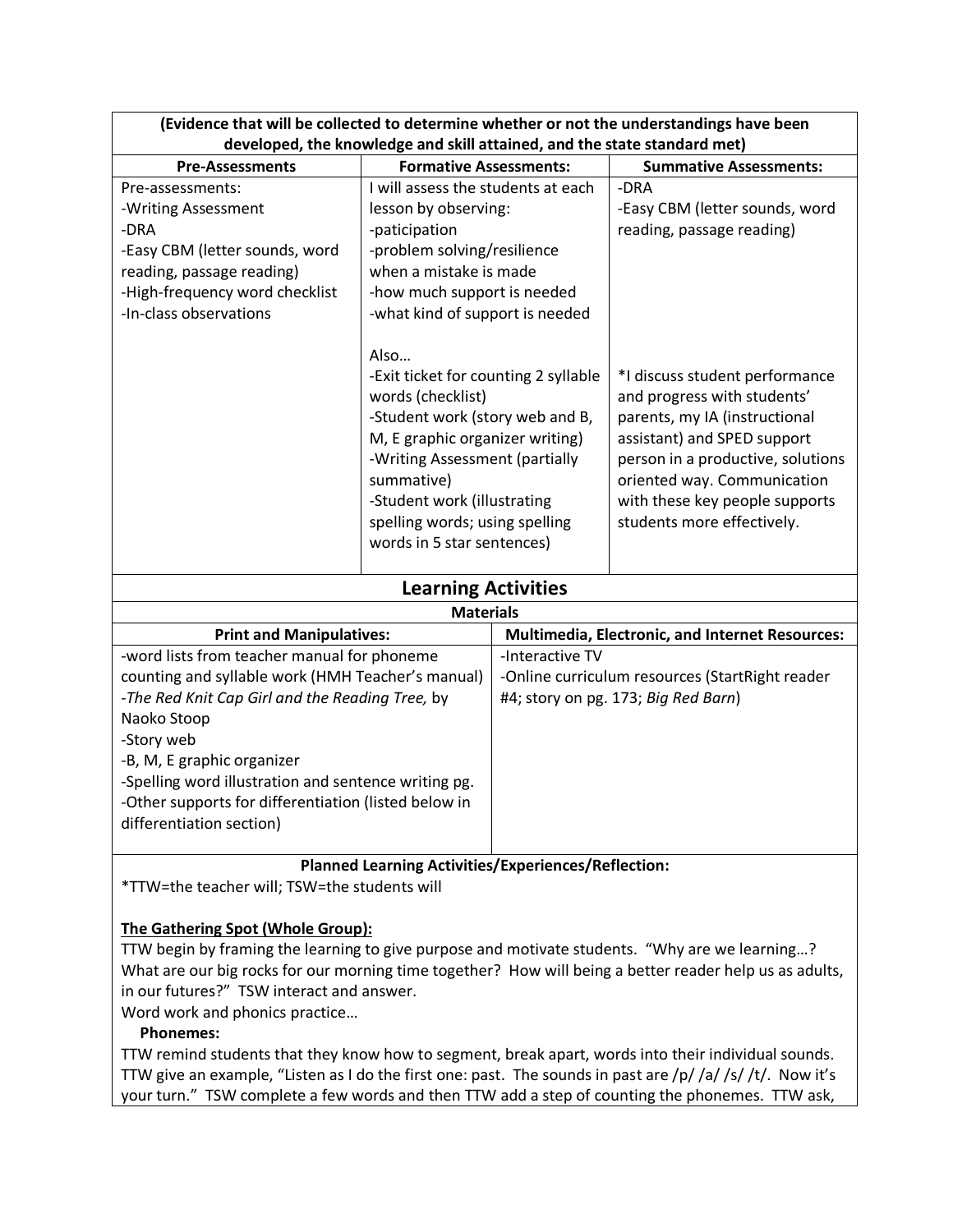"How many sounds are in the word past? I count each sound, which is four." [holding up a finger for each sound] TSW complete a few words. TTW support, correct and redirect as necessary.

#### **Phrasing:**

TTW explain that good readers pay attention to punctuation. TSW review punctuation marks and a comma's purpose. TTW access a reading passage from the students' Start Right Readers and read incorrectly. TTW then read it using correct phrasing. TSW read it correctly chorally and practice later with a partner in small group.

## **Syllables:**

TTW explain to students that they will use what they have learned about vowels and consonants to read longer words. TTW explain that they will first listen for and count the syllables, or 'beats', of a word. TTW ask students if they remember what syllables are, and have them explain. TSW give examples. TTW model splitting up a two-syllable word on the whiteboard. TSW, with teacher support, practice recognizing the connection of two vowels and two syllables when splitting words. TSW remember the difference between vowels and consonants by singing our vowel song *A,E,I,O,U* (to the tune of BINGO).

#### **Closing**:

TTW describe the exit ticket off the Gathering Spot, which will be counting syllables of a given word. TTW explain Solo Hero work to be completed. TSW, as called, come to the teacher and demonstrate segmenting a two-syllable word. TTW make a brief note on a checklist.

## **Solo Hero (Independent work):**

TSW, as finishing exit ticket, collect the necessary materials to complete the independent spelling work. TSW reread his/her work, practice recognizing and correcting mistakes and turn it into the finished work basket.

## **Book Clubs (Small Group):**

TTW call groups by long vowel name. Students will come prepared and complete a quick 'Entrance ticket' of producing a word with the long vowel of their group. TSW, with teacher support, revisit the previously completed story web in connection with a familiar story. TSW discuss, with the teacher and fellow classmates at the table, how to take the information from one graphic organizer (story web) to another graphic organizer (B,M,E sentences and illustrations). TSW, with differentiated support from the teacher, give examples of sentences with details of beginning, middle and end utilizing the problems and solutions of the story. TSW, to close after writing is complete, read another student's sentences and offer compliments and any suggestions for improvement (feedback). Closing for this activity comes later.

| <b>Differentiation for All Learners</b> |                                  |                                   |
|-----------------------------------------|----------------------------------|-----------------------------------|
| Intervention/Extension                  | <b>Learning Styles/Needs</b>     | <b>Interest/Real World</b>        |
|                                         |                                  | <b>Applications</b>               |
| <b>Intervention (support beyond</b>     | Students, in class, experience   | Connections of daily objectives   |
| the norm):                              | songs and rhymes that support    | to Leader In Me vocabulary of     |
| The following students,                 | the needs of the learning within | 'Big rocks.'                      |
| according to assessments and            | the classroom family. As         |                                   |
| observations, will be highly            | needed, we have brain breaks     | Framing the learning will occur   |
| monitored and supported for             | and deep breathing breaks to     | by focusing on the big picture of |
| progress with letter recognition        | help refocus our learning.       | 'why are we doing this' using a   |
| and sound production, time on           |                                  | graphic organizer (thinking web)  |
| task, and effort. These students        |                                  | that has been created, referred   |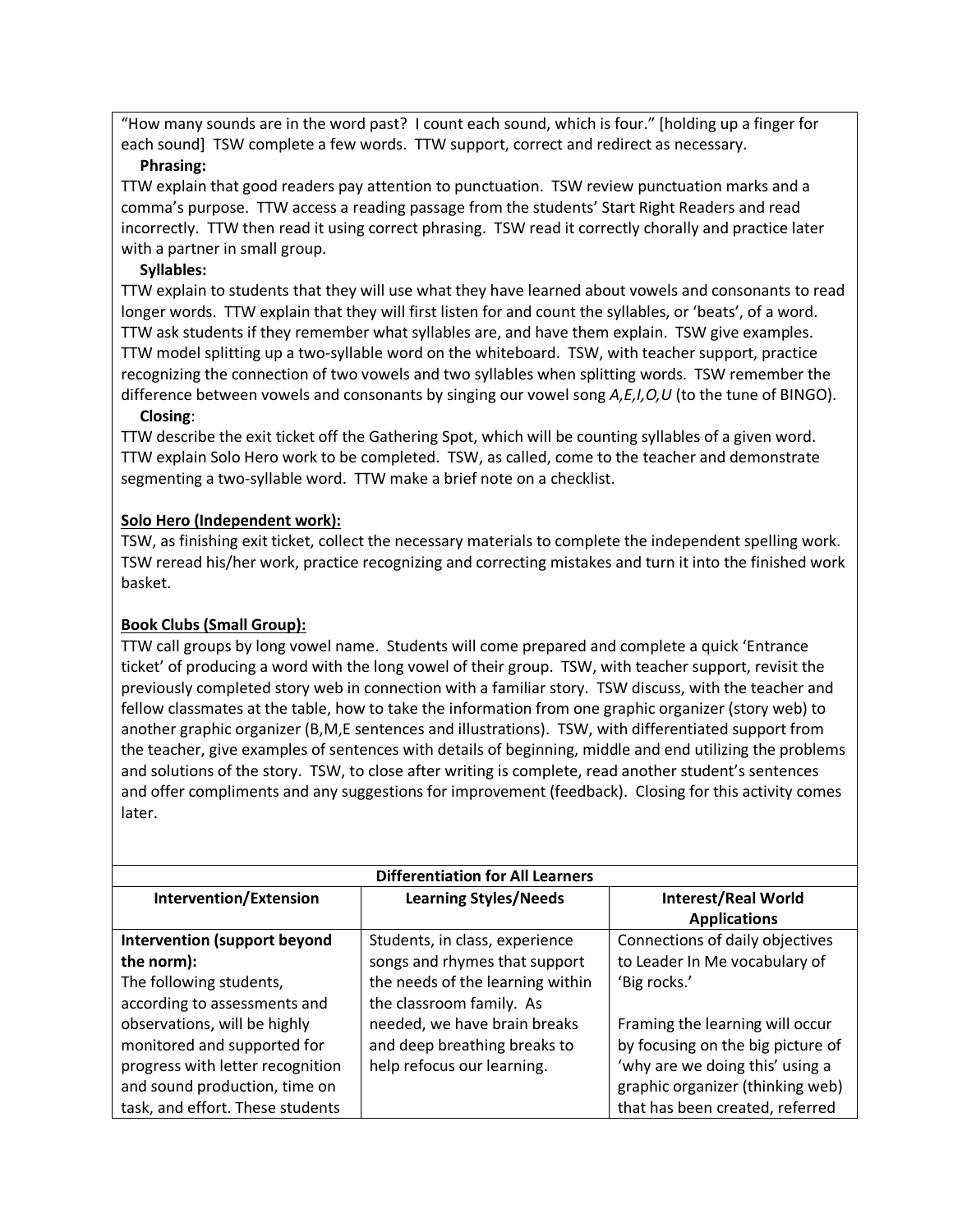| are also receiving concentrated<br>lessons in small groups and extra<br>support throughout the day as<br>needed:<br>B.G.<br><b>H.P.</b><br>The following students will be<br>moderately monitored and<br>supported with letter sounds,<br>according to assessments and<br>observations:<br>B.P.<br>S.J.<br>Z.W.                                                                                            | Multiple presentations of<br>content of verbal and visual,<br>discussion, content on<br>interactive screen, whiteboard<br>content, and on paper.<br>Setting changes from whole<br>group to independent work to<br>small group. Modeling, echoing,<br>repetition, guiding questions,<br>etc. will be employed as needed<br>in each setting. Productive<br>struggle is valued and supported<br>according to student needs.                      | to and kept throughout the<br>module.<br>Intentional connections will be<br>made from using skills being<br>learned in class to the skills we<br>need for a successful future<br>career and life, outside of the<br>walls of the classroom/school<br>building. |
|------------------------------------------------------------------------------------------------------------------------------------------------------------------------------------------------------------------------------------------------------------------------------------------------------------------------------------------------------------------------------------------------------------|-----------------------------------------------------------------------------------------------------------------------------------------------------------------------------------------------------------------------------------------------------------------------------------------------------------------------------------------------------------------------------------------------------------------------------------------------|----------------------------------------------------------------------------------------------------------------------------------------------------------------------------------------------------------------------------------------------------------------|
| <b>Extension:</b><br>For literacy small groups,<br>students are homogeneously<br>(ability) grouped according to<br>assessments and observations.<br>This allows for more focused,<br>differentiated lessons and<br>materials to be used to meet the<br>needs of each group.                                                                                                                                | <b>SPED:</b> Differentiated supports<br>are provided to the following<br>students to aid their experience<br>and learning within the<br>classroom setting:<br>B.P.<br>M.M.<br>B.G.<br>E.J.                                                                                                                                                                                                                                                    |                                                                                                                                                                                                                                                                |
| On the other hand, there are<br>times within the day the<br>students are paired<br>heterogeneously (mixed ability)<br>to allow for peer support. This is<br>two fold, students who need<br>support are getting a peer above<br>performance level as a model,<br>and the peer that is above is<br>being challenged with content<br>knowledge and life skills to be<br>able to support the other<br>student. | -triangle pencils, hand over<br>hand, highlighted writing to<br>trace<br>-timers<br>-extra tub with appropriately<br>focused activities for extra<br>practice according to need<br>(tactile letter cards; fine motor<br>focused objects, etc.)<br>-extra times throughout day to<br>support specific needs<br>-modified tasks and expectations<br>-increased one-on-one support<br>when in small group and<br>throughout day from teacher, IA |                                                                                                                                                                                                                                                                |
| The following students are<br>considered advanced with<br>reading, according to<br>assessments and observations,<br>and are given differentiated<br>materials and expectations<br>depending on lesson and focus.<br>0.C.                                                                                                                                                                                   | or, when available, SPED<br>assistant<br><b>Behavior supports:</b><br>The following students require<br>extra supports to aid in making<br>better choices with personal                                                                                                                                                                                                                                                                       |                                                                                                                                                                                                                                                                |